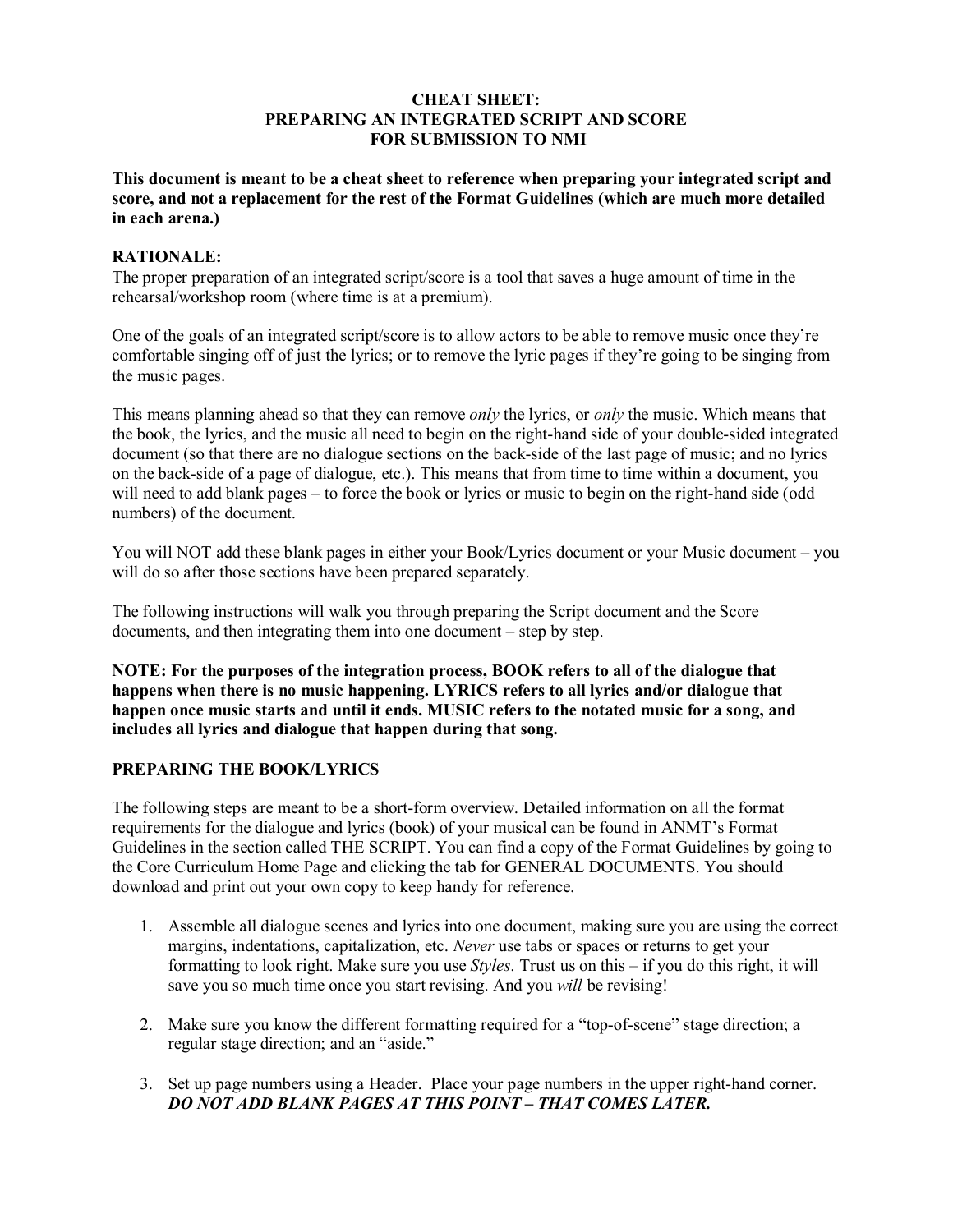- 4. For each song, make sure there is a Song Cue Reference in the script at the exact point where the music is to begin.
- *5. NOTE that at this point, you will have the version of the Script that you would send to a producer who wants to read a copy of your musical. (Your producer won't want to see hard page breaks or the inclusion of a score for an initial submission.)*
- 6. Review your entire document, and after each Song Cue Reference, enter a hard page break.
- 7. Likewise, after each Lyric, (which includes all lyrics *and* dialogue from the moment the music has started to the moment the music ends) make sure there is also a hard page break. (Which often means that some dialogue will happen *after* the Song Cue Reference and *before* the lyric – because when dialogue is underscored, it becomes officially part of the Lyric. Anything that happens after the music begins to play – whether it is dialogue or lyric – is part of the Lyric. This remains true up until the music stops – so if a line of dialogue is spoken while the music is still playing – it is officially part of the Lyric.
- 8. NOTE that you are not yet including the title page, character breakdown, etc. unless you are quite confident you can keep the page numbering of your script (starting from page 1) to *not* include the front pages.

# PREPARING THE MUSIC

The following steps are mean to be a short-form overview. Detailed information on all the format requirements for the score of your musical can be found in ANMT's Format Guidelines in the section called THE SCORE. You can find a copy of the Format Guidelines by going to the Core Curriculum Home Page and clicking the tab for GENERAL DOCUMENTS. You should download and print out your own copy to keep handy for reference.

- 1. Make sure each of your song cues are numbered (and have a header on each page with that same number, the title of the song, and the page number for the particular song)
- 2. Make sure you have included all boxed character names (as well as courtesy character names where needed); that *all* dialogue during a song is in the script (although stage directions can be omitted or truncated); that your lyrics are properly hyphenated; that you have included chord symbols in the right place and properly spelled; that you are beaming to the beat; that you are NOT using the bass clef for any male voices; that you have separate staves for each character (unless multiple men or multiple women are singing completely in unison); that you are hiding unused staves; and that you keep your staves in order of voice type from highest to lowest (no matter who is the "lead" in the song).
- 3. Make sure that the Cue at the top of each song follows the proper formatting and that it is the same as the final words on the page where the Song Cue Reference is placed in the script (See #4 in the Script section above).
- 4. Add a page numbering Header to your score with numbers in the upper right-hand corner.
- 5. Generate your Vocal Ranges Page according to the format guidelines and make sure that whomever is compiling the final document has access to it. (See notes at the end of this document for some hints on how to prepare this page.)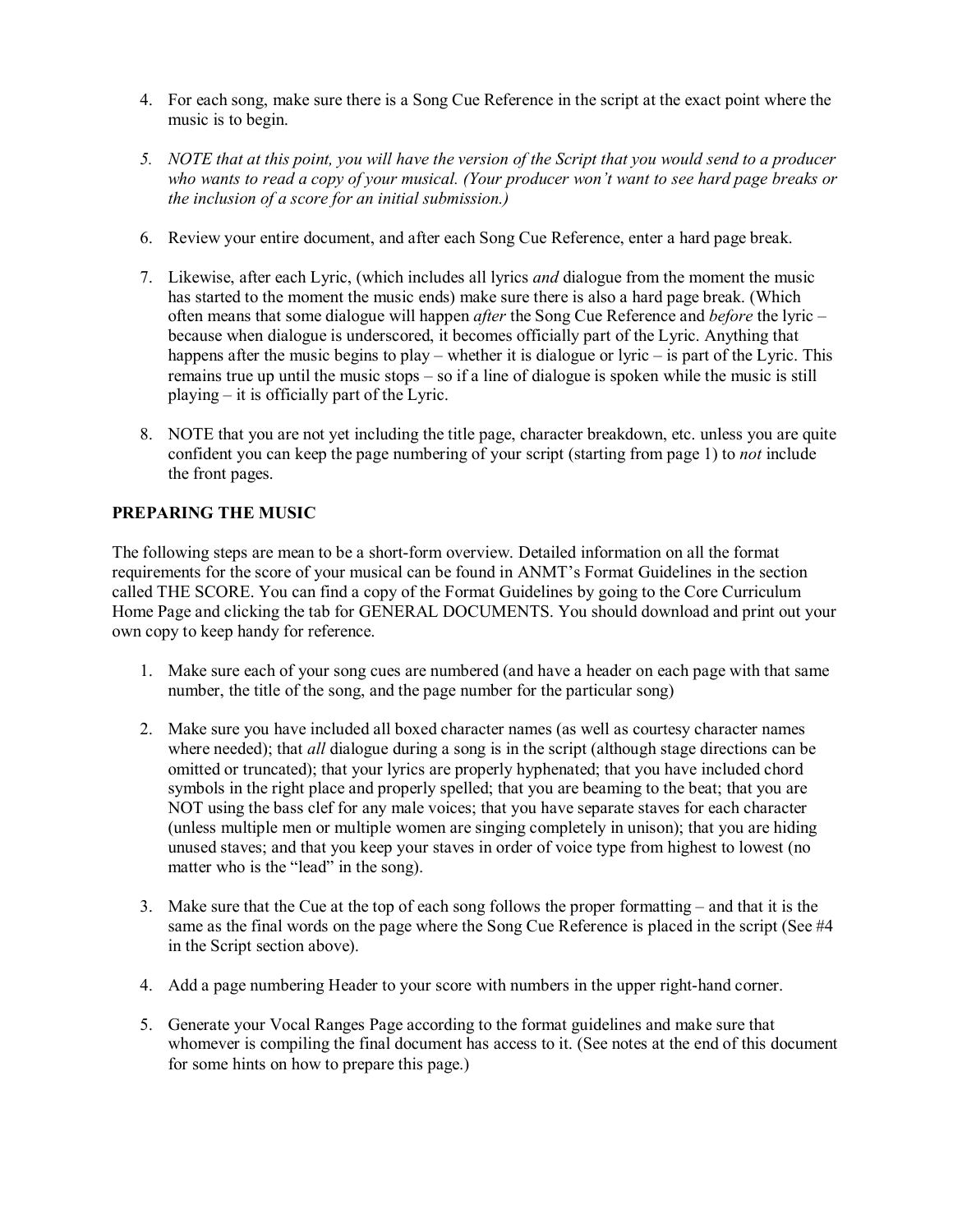### A NOTE ABOUT PAGE NUMBERING

At the end of the day, your completed document will have *three* sets of page numbers. Take a moment to let that sink in.

This is because the Script (Book/Lyrics) will have one set of page numbers – in the upper-right corner – that will still work when the Script is prepared separately from the score. With no extra page numbers for blank pages, and no allowance for the insertion of music. This is the set of page numbers that a producer will use when they are reading your Script without the score involved.

Likewise, the Score will have its own set of page numbers (alternating between the upper right and upper left…always on the outside of the page). You can number each cue starting from page one – OR – you can number the score continuously through each cue. The continuous page numbering is the one you will want later when you eventually prepare a final Score Only copy.

So where is this rumored *third* set of page numbers? This is what we call the Running Page Number – which will be centered on the bottom of each page of your document – Book, Lyric, Music, Blank Pages, and all. This number is the one that will be used by your director/md/cast during rehearsals.

The next section will talk about how to prepare yourself to create this third set of numbers.

### INTEGRATING YOUR SCRIPT AND SCORE

There are two different ways to prepare your integrated script and score, depending on whether anyone on your team has access to PDF Editing Software or not. Either way is acceptable.

## *IF SOMEONE ON YOUR TEAM HAS A PDF EDITOR*

- 1. Make a PDF of your script (with all the scenes, lyrics, hard page returns, and page numbers in the header).
- 2. Make separate PDFs of each of your individual music scores (still keeping the page number from the full score PDF).
- 3. Open up the PDF of the script, navigate to the page *after* the last page of a Lyric, and then insert the appropriate score pages.
- 4. Once all the score pages have been inserted, add a Footer to your document and insert a page number at the (bottom) center of the page.
- 5. Review your document, starting with page 1, and make sure that the first page of each section of Book has an ODD page number; that the first page of each Lyric has an ODD page number, and that the first page of the Music has an ODD page number. As you go along, if you find that either the first page of Book or the first page of Lyric or the first page of Music is starting on an even number – you should insert a Blank Page. (Note: you will want to create a PDF of a single blank page that you can use over and over again with every project you do).
- 6. Make sure that once you are finished (and anytime you make changes) you re-generate the Footer to make sure the page numbers are properly updated.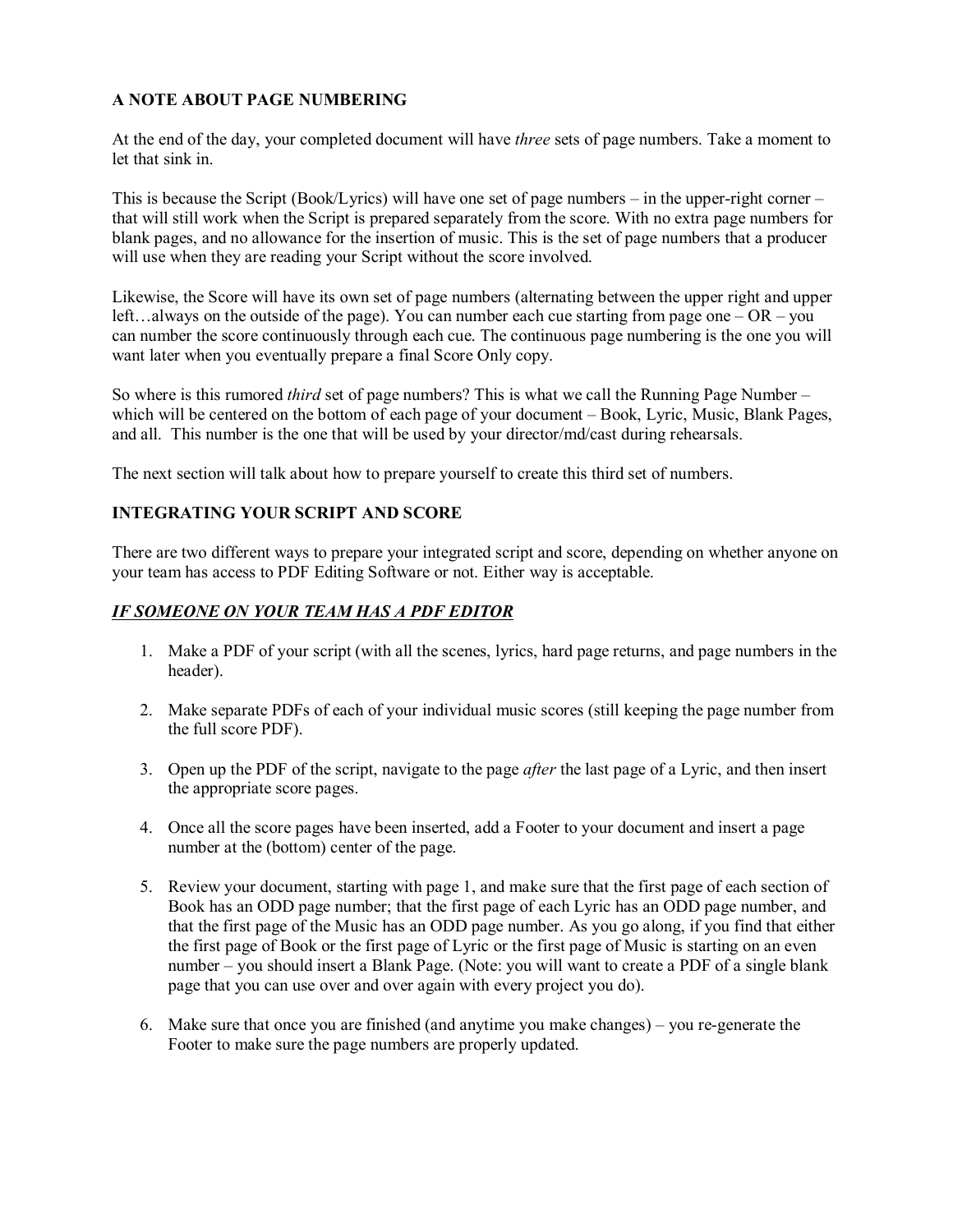## *IF NO-ONE ON YOUR TEAM HAS A PDF EDITOR*

- 1. Print out a *single-sided* copy of your script (with all scenes, lyrics, hard page returns, and page numbers in the header).
- 2. Print out a *single-sided* copy of your entire score (all notated music), with its own page numbers in the header.
- 3. Put the two piles (Book/Lyrics and Music) in front of you and start turning the pages of the script. After the hard page break at the end of a Lyric section, insert the appropriate Music pages.
- 4. One you have integrated all of the score pages into the script, go back to the beginning of your compiled document, and write the number "1" – centered – at the bottom of the first page. Continue to write numbers on the bottom of each page (front side only since you are making a single-sided master copy) – making sure to *stop* each time you reach the hard page break between Book and Lyric or between a Lyric and Music or between Music and the next section of Book. If the next number you would write is an ODD number, go ahead and do that and continue. If the next number would be an *even number*, you should *stop* and insert a blank piece of paper and write the even number on that piece of paper, so you can write the next *odd* page number on the first page of the next section of Book, Lyric, or Music.
- 5. Go through your completed document and make a note of the page numbers (for your Table of Contents) as follows:
	- record the Script Page Number (upper right corner) for each Song Cue Reference
	- record the Running Page Number (center bottom) for each first Score page

### PREPARING YOUR FRONT PAGES

Each integrated script/score needs a series of pages at the beginning, before the actual script and score begin. It can be best to assemble these pages *after* all of your other prep, because they are not part of the same page numbering system as the script and score.

- 1. TITLE PAGE the title of your show, along with the credits for the writing team.
- 2. SETTING PAGE your cast of characters, along with the time and place of your show. (Note that for the 15 Minute Musicals, you must also indicate which Actor Type will be playing each role, ie. "Soprano" or "Baritone").
- 3. MUSICAL NUMBERS PAGE a list of your musical numbers, with the same Cue numbers that will be found in the Song Cue Reference in the script as well as the title and subsequent header pages of the Music. You must also include an indication of the Script Page Number and the Integrated page Number. (See #5 in the section above for an explanation of the difference between these numbers). NOTE: you will not be able to complete these numbers until you have finalized your integrated script score. But it is acceptable to hand-write these numbers in if you want to have this page

partially prepared ahead of time.

- 4. VOCAL RANGES PAGE the vocal ranges of each of your characters. The composer will generate this and make sure it is available at this point in the preparation of the document.
- 5. These front pages do not need to have page numbers on them (although you could use lower case roman numbers  $-$  i, ii, iii, etc.) if you like. Noting that there should be no page number of any kind on the Title Page.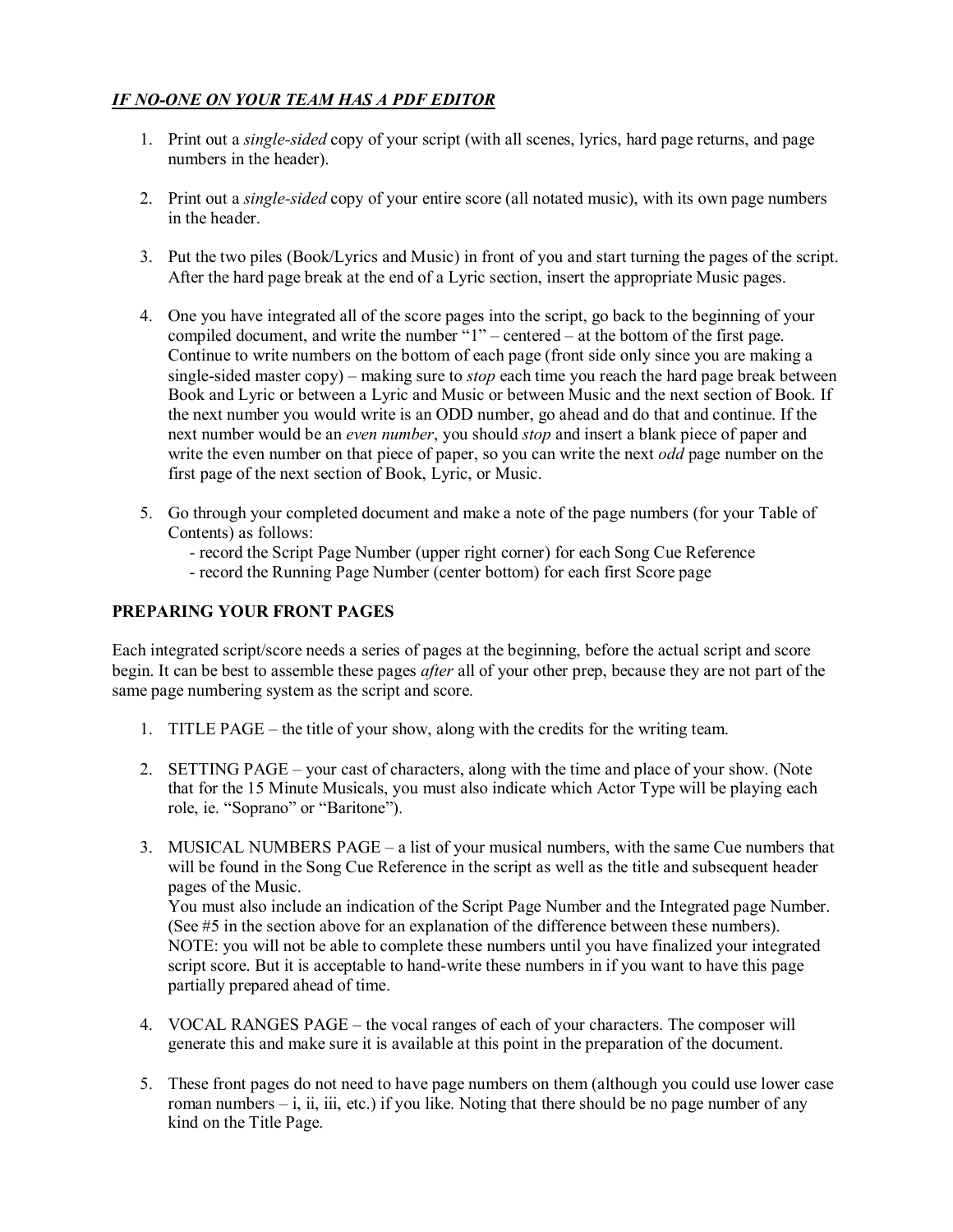WARNING: Be *very careful* when you add these front pages to your document. If you have generated four pages (one page for each of #1-#4 above) – then you can simply add these pages to the front of your document (either print out each document – single-sided – and put them on top of your printed singlesided script and score, or make a PDF of the four pages and insert them into the beginning of the PDF of your integrated script and score.)

But if you have an *odd* number of pages (i.e., your setting page is actually two pages; or you combine your musical numbers and vocal ranges into one page) – then putting these pages at the front of your carefully prepared integrated script and score can be *disastrous* as it will throw off your double-sided copying and make all your even numbered pages appear on the right and your odd numbered pages appear on the left.

To be safe – consider copying your front pages separately from everything else, and adding them to the front of all of your copies later. *YOU HAVE BEEN WARNED*.

### TAKING YOUR DOCUMENT TO THE PRINTER

- 1. Take either the PDF of your integrated script and score *or* a single-sided printed copy of the whole thing to your printer and ask them to print *double-sided copies*. Please also check again on the warning above to make sure your front pages don't ruin all your hard work!
- 2. Make sure your copies are three-hole punched but with *no* fasteners or brads. You may use paper clips or colored paper to keep copies separate. NMI will provide binders once you turn in your scripts.
- 3. Printing copies of scripts costs money. If you get it done at least a day in advance, you can usually get a cheaper price (NoHo Copy at the intersection of Lankershim/Vineland/Camarillo will do 4 cents per page for scripts left overnight – but their weekend hours are not the greatest – so you'll have to plan ahead).

But make sure that your team has set up a plan for how to distribute the copying costs equitably so no one team member gets stuck with all the expense.

4. Please also note that there is no *requirement* to take your script to a printer. If you prefer, you can certainly print out all the copies yourself from your own printer. Just note that this isn't necessarily practical if you are printing many copies of each script, or if your personal printer isn't good at handling double-sided copies.

### OTHER REFERENCE SOURCES

Remember that detailed information on all the format requirements can be found in ANMT's Format Guidelines. You can find a copy of the Format Guidelines by going to the Core Curriculum Home Page and clicking the tab for GENERAL DOCUMENTS. *You should download and print out your own copy to keep handy for reference.* The Format Guidelines also contain annotated examples of the Script and Score so you can see the formatting in action; as well as a sample Integrated Script/Score that you can review.

Please also note that there are some great Tutorial Videos to walk you through all of these processes. You can find these on the Core Curriculum Home Page under the tab LINKS – then click on the button FORMATTING VIDEOS. Here you will find a video tutorial for preparing the Script, one for preparing the Score; a couple on using Word to format your script; and one that walks you through the process of integrating the script and score. NOTE that the video on integrating also includes great info on how to treat anomalies such as: underscored dialogue; short cues; through-sung musicals; and back-toback cues (eg. segues or attaccas).